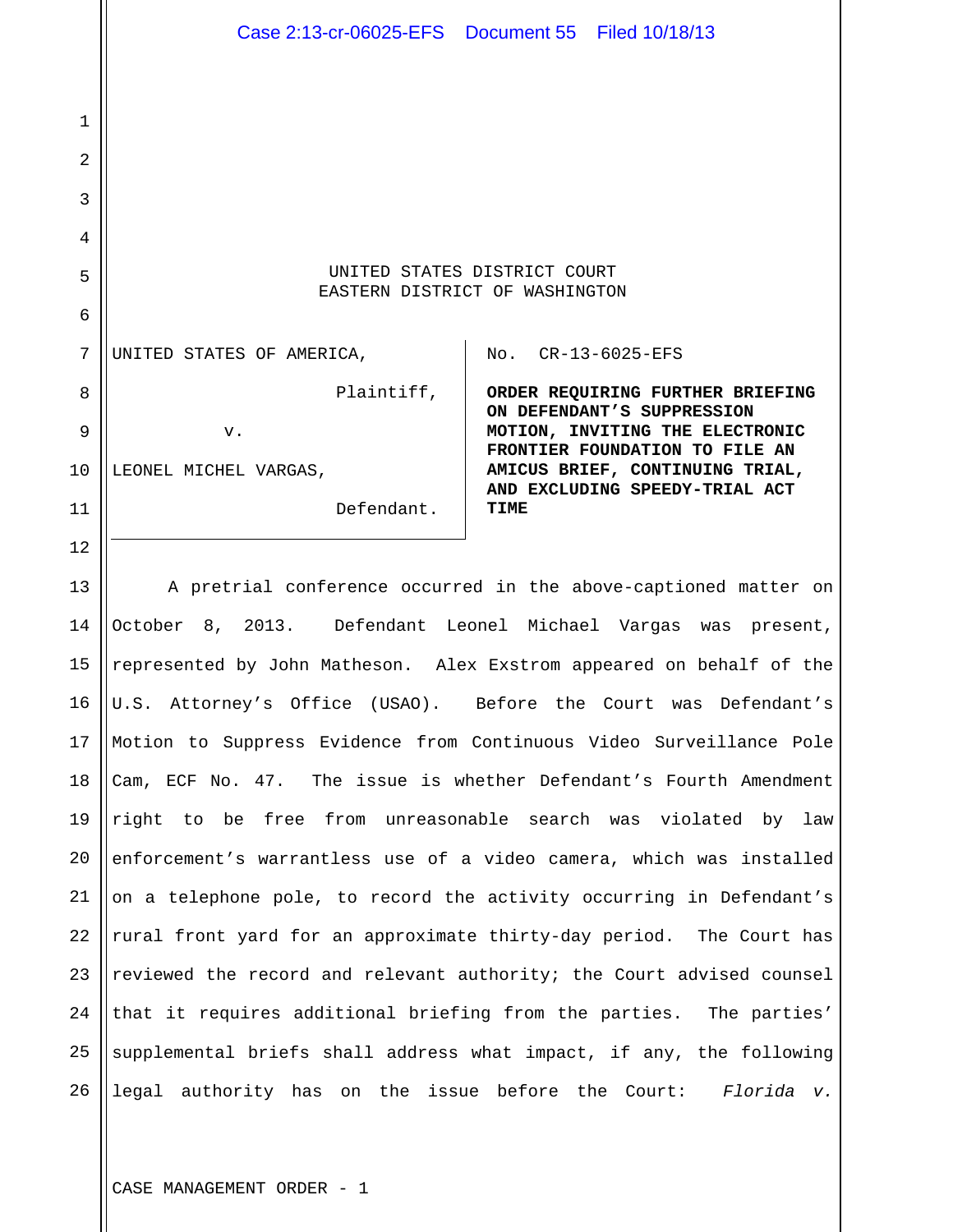# Case 2:13-cr-06025-EFS Document 55 Filed 10/18/13

1 2 3 4 5 6 7 8 *Jardines*, 133 S. Ct. 1409 (2013); *United States v. Jones*, 132 S. Ct. 945 (2012); *Kyllo v. United States*, 533 U.S. 27 (2001); and Wayne LaFave, Search & Seizure: A Treatise on the Fourth Amendment (5th ed.). Following the hearing, the Court determined that an amicus brief filed by the Electronic Frontier Foundation (EFF) may benefit the Court's resolution of this issue. Accordingly, to accommodate the filing of an amicus curiae brief by EFF if it so chooses, the Court extends the parties' deadlines for filing the supplemental briefs.

#### **IT IS HEREBY ORDERED**:

- 1. A copy of this Order, along with the Indictment and briefs related to the suppression motion, ECF Nos. 12, 48, 49, & 53, shall be mailed to EFF, 815 Eddy Street, San Francisco, CA 94109.
- 14 15 16 17 18 2. If EFF desires to file an amicus brief pertaining to Defendant's Motion to Suppress Evidence from Continuous Video Surveillance Pole Cam, ECF No. 47, it shall do so no later than **December 2, 2013.** This brief shall be limited to fifteen pages.
- 19 20 21 3. The USAO's supplemental brief, which shall be limited to fifteen pages, shall be filed no later than **December 20, 2013**.
- 22 23 24 4. Defendant's supplemental brief, which shall be limited to fifteen pages, shall be filed no later than **January 10, 2014.**

26

25

9

10

11

12

13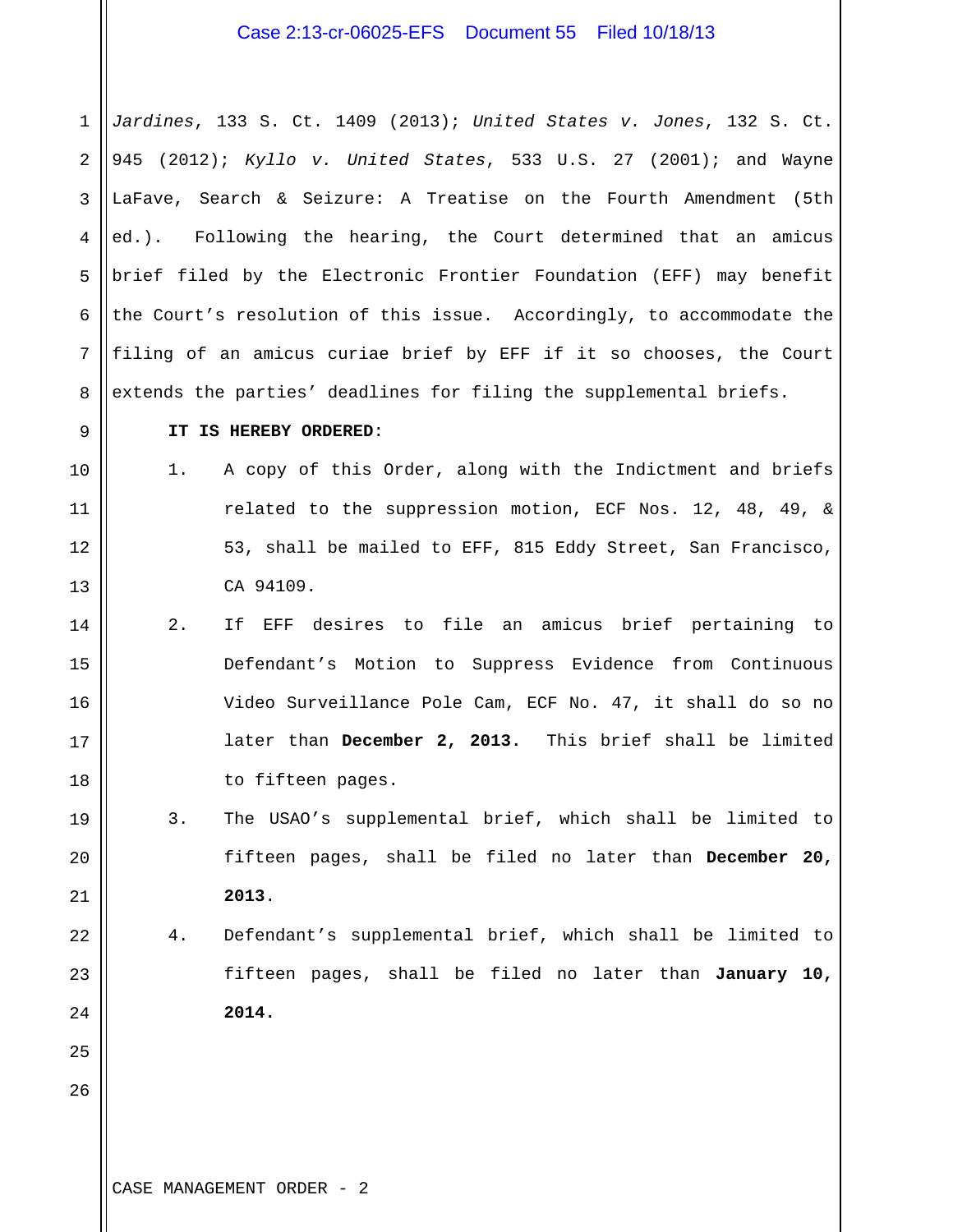# Case 2:13-cr-06025-EFS Document 55 Filed 10/18/13

1 2

3

4

5

6

7

8

9

10

11

12

13

14

15

16

17

18

19

20

21

22

### 5. **Pretrial Conference**

- a. The pretrial conference is **RESET** to **February 11, 2014**, at **10:00 a.m.** in **RICHLAND**. At that time, the Court will hear all pretrial motions, including Defendant's Motion to Suppress Evidence from Continuous Video Surveillance Pole Cam, ECF No. 47.
- b. This pretrial conference is set for **two hours**.
- 6. **Trial**. The Court **SETS** this matter for jury trial on **March 3, 2014**, at **9:30 A.M.** in **RICHLAND**. Counsel and Defendant shall be prepared to meet with the Court at least thirty (30) minutes prior to the commencement of the trial.
- 7. Pursuant to 18 U.S.C. § 3161(h)(1)(D), the Court **DECLARES EXCLUDABLE from Speedy Trial Act calculations** the period from **September 19, 2013**, the date Defendant filed his suppression motion, through **March 3, 2014,** the date set for hearing on the suppression motion.
	- 8. The **Original CMO.** Counsel must review the provisions of the original June 28, 2013 CMO, ECF No. 44, and abide by those procedures which remain in full force and effect and are incorporated herein except for the new compliance deadlines in the following Summary of Amended Deadlines.

#### 9. **Summary of Deadlines**

|    | 23 Rule 16 expert summaries produced to<br>other parties and emailed to Court:                                     |                  |
|----|--------------------------------------------------------------------------------------------------------------------|------------------|
|    |                                                                                                                    |                  |
| 24 | Defendant's Experts:                                                                                               | January 6, 2014  |
|    | USAO's Rebuttal Experts:                                                                                           | January 13, 2014 |
|    | 25 All pretrial motions, including<br>26 All pretrial motions, Daubert motions, and<br>26 motions in limine, filed |                  |
|    |                                                                                                                    | January 21, 2014 |
|    |                                                                                                                    |                  |